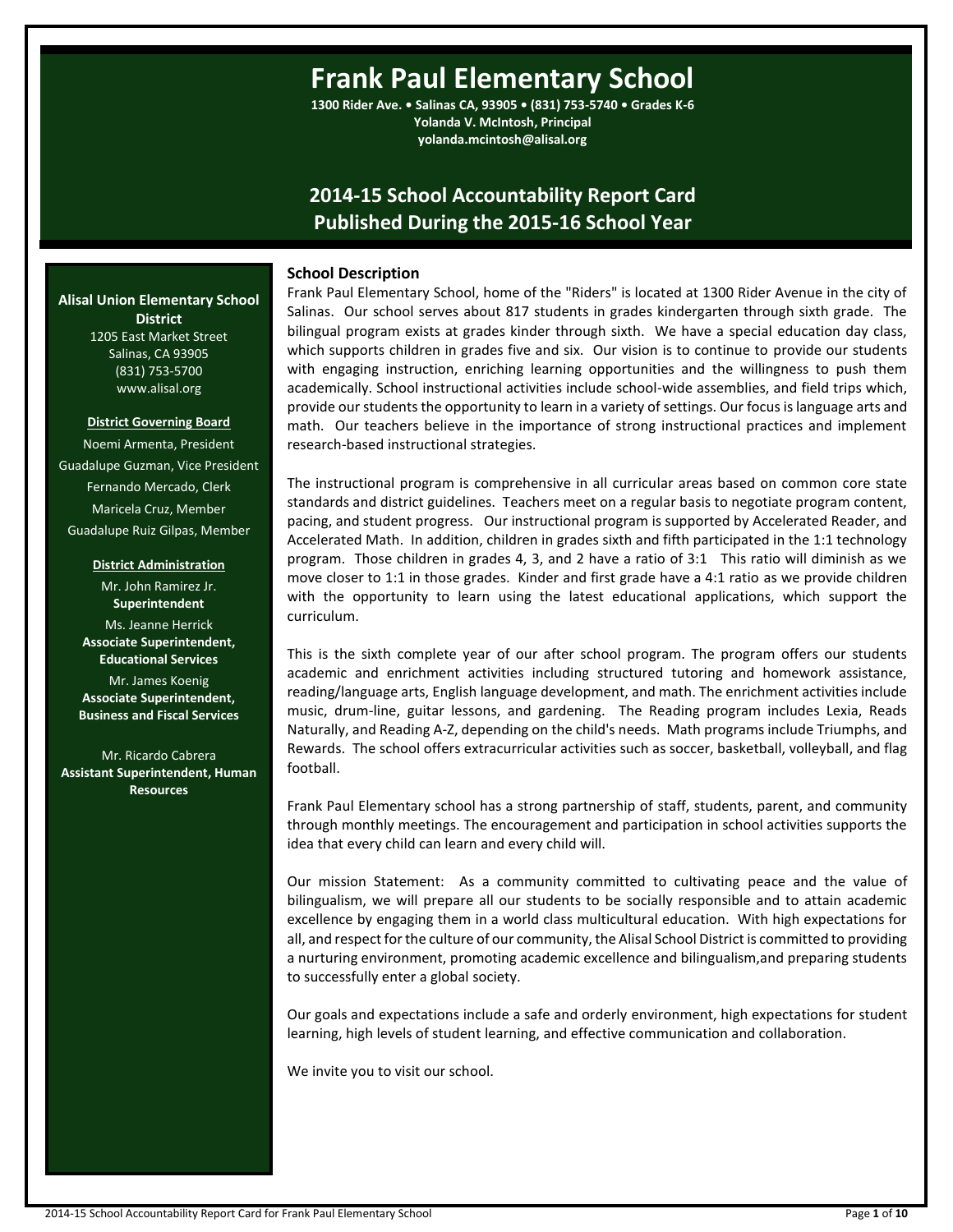## **About the SARC**

By February 1 of each year, every school in California is required by state law to publish a School Accountability Report Card (SARC). The SARC contains information about the condition and performance of each California public school. Under the Local Control Funding Formula (LCFF) all local educational agencies (LEAs) are required to prepare a Local Control Accountability Plan (LCAP), which describes how they intend to meet annual school-specific goals for all pupils, with specific activities to address state and local priorities. Additionally, data reported in an LCAP is to be consistent with data reported in the SARC.

- For more information about SARC requirements, see the California Department of Education (CDE) SARC Web page at http://www.cde.ca.gov/ta/ac/sa/.
- For more information about the LCFF or LCAP, see the CDE LCFF Web page at http://www.cde.ca.gov/fg/aa/lc/.
- For additional information about the school, parents/guardians and community members should contact the school at (831) 753-5740 or the district office.

| 2014-15 Student Enrollment by Grade Level       |     |  |  |  |
|-------------------------------------------------|-----|--|--|--|
| <b>Number of Students</b><br><b>Grade Level</b> |     |  |  |  |
| Kindergarten                                    | 93  |  |  |  |
| Grade 1                                         | 130 |  |  |  |
| Grade 2                                         | 116 |  |  |  |
| Grade 3                                         | 124 |  |  |  |
| Grade 4                                         | 119 |  |  |  |
| Grade 5                                         | 113 |  |  |  |
| Grade 6                                         | 119 |  |  |  |
| <b>Total Enrollment</b>                         | 814 |  |  |  |

| 2014-15 Student Enrollment by Group         |      |  |  |  |
|---------------------------------------------|------|--|--|--|
| <b>Percent of Total Enrollment</b><br>Group |      |  |  |  |
| Filipino                                    | 0.2  |  |  |  |
| <b>Hispanic or Latino</b>                   | 91.4 |  |  |  |
| White                                       | 0.1  |  |  |  |
| Socioeconomically Disadvantaged             | 94.1 |  |  |  |
| <b>English Learners</b>                     | 78.4 |  |  |  |
| <b>Students with Disabilities</b>           | 4.1  |  |  |  |

## **A. Conditions of Learning**

#### **State Priority: Basic**

The SARC provides the following information relevant to the Basic State Priority (Priority 1):

- Degree to which teachers are appropriately assigned and fully credentialed in the subject area and for the pupils they are teaching;
- Pupils have access to standards-aligned instructional materials; and
- School facilities are maintained in good repair.

| <b>Teacher Credentials</b>                         |           |       |       |  |  |  |
|----------------------------------------------------|-----------|-------|-------|--|--|--|
| <b>Frank Paul Elementary School</b>                | $13 - 14$ | 14-15 | 15-16 |  |  |  |
| <b>With Full Credential</b>                        | 26 out    | 26    | 33    |  |  |  |
| Without Full Credential                            | 0         | 1     | 4     |  |  |  |
| Teaching Outside Subject Area of Competence        | 0         | 0     | Ω     |  |  |  |
| <b>Alisal Union Elementary School District</b>     | 13-14     | 14-15 | 15-16 |  |  |  |
| <b>With Full Credential</b>                        |           |       | 328   |  |  |  |
| <b>Without Full Credential</b>                     |           |       | 44    |  |  |  |
| <b>Teaching Outside Subject Area of Competence</b> |           |       | 0     |  |  |  |

| Teacher Misassignments and Vacant Teacher Positions at this School |  |  |  |  |  |  |  |
|--------------------------------------------------------------------|--|--|--|--|--|--|--|
| <b>Frank Paul Elementary School</b><br>$13 - 14$<br>15-16<br>14-15 |  |  |  |  |  |  |  |
| Teachers of English Learners                                       |  |  |  |  |  |  |  |
| <b>Total Teacher Misassignments</b>                                |  |  |  |  |  |  |  |
| <b>Vacant Teacher Positions</b>                                    |  |  |  |  |  |  |  |

\* "Misassignments" refers to the number of positions filled by teachers who lack legal authorization to teach that grade level, subject area, student group, etc. Total Teacher Misassignments includes the number of Misassignments of Teachers of English Learners.

## **Core Academic Classes Taught by Highly Qualified Teachers**

| 2014-15 Percent of Classes In Core Academic Subjects<br><b>Core Academic Classes Taught by Highly Qualified Teachers</b>                       |       |     |  |  |  |
|------------------------------------------------------------------------------------------------------------------------------------------------|-------|-----|--|--|--|
| <b>Not Taught by Highly</b><br><b>Taught by Highly</b><br><b>Location of Classes</b><br><b>Qualified Teachers</b><br><b>Qualified Teachers</b> |       |     |  |  |  |
| <b>This School</b><br>100.0<br>0.0                                                                                                             |       |     |  |  |  |
| <b>Districtwide</b>                                                                                                                            |       |     |  |  |  |
| <b>All Schools</b>                                                                                                                             | 100.0 | 0.0 |  |  |  |
| <b>High-Poverty Schools</b><br>100.0<br>0.O                                                                                                    |       |     |  |  |  |
| <b>Low-Poverty Schools</b><br>0.0<br>0.0                                                                                                       |       |     |  |  |  |

High-poverty schools are defined as those schools with student eligibility of approximately 40 percent or more in the free and reduced price meals program. Low-poverty schools are those with student eligibility of approximately 39 percent or less in the free and reduced price meals program.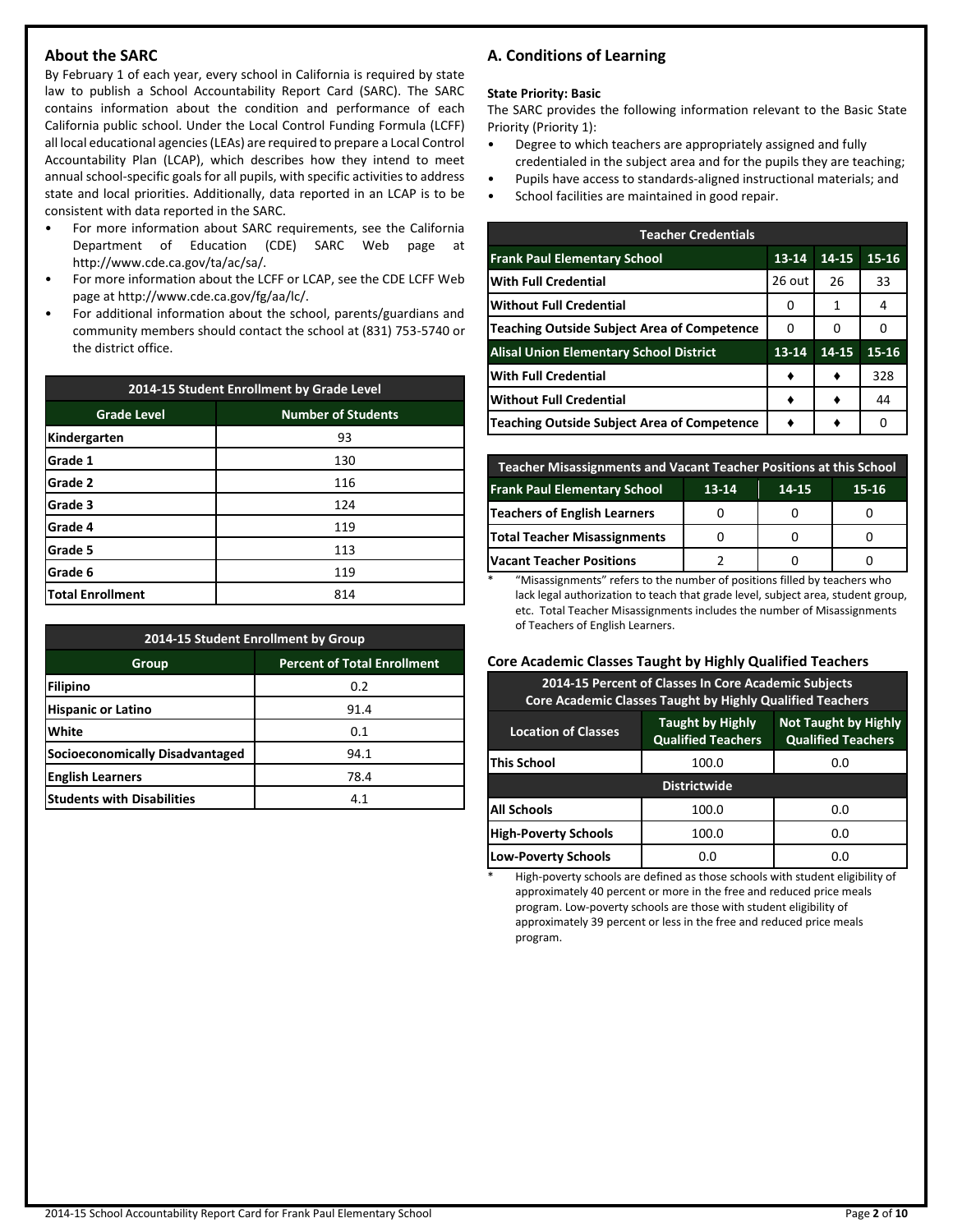## **Quality, Currency, Availability of Textbooks and Instructional Materials (School Year 2015-16)**

In order to support classroom professionals in teaching the Language Arts and Math Common Core State Standards, Engage NY curriculum, in both content areas was recommended and adopted as district curriculum. Both Engage NY Language Arts and Math were piloted and feedback from teachers attested to the ability of these common core resources to meet the requirements of the new common core state standards (CCSS).

In Language Arts:

K-1-2 continued to use Treasures to teach Foundational Skills and use the Engage NY Listening and Learning Domains to address the remaining standards. 3-6 used Engage NY solely to teach all Language Arts standards.

Because Engage NY is not yet available in Spanish, Bilingual Transference classrooms continued to use Tesoros and adapted it as needed to meet the common core state standards.

In Math:

At K-6, teachers used both the adopted Everyday Math curriculum and Engage NY Math, selecting one as their primary resource and the other as a secondary resource.

Bilingual Transference classrooms were able to use the Engage NY Math because student materials became available.

| <b>Textbooks and Instructional Materials</b><br>Year and month in which data were collected: 2014                            |                                                                                                                 |                     |  |  |  |
|------------------------------------------------------------------------------------------------------------------------------|-----------------------------------------------------------------------------------------------------------------|---------------------|--|--|--|
| <b>Core Curriculum Area</b>                                                                                                  | Textbooks and Instructional Materials/Year of Adoption                                                          |                     |  |  |  |
| <b>Reading/Language Arts</b><br>Engage New York Language Arts-Adopted 2014<br>McMillan / McGraw-Hill, Treasures-Adopted 2010 |                                                                                                                 |                     |  |  |  |
|                                                                                                                              | The textbooks listed are from most recent adoption:<br>Percent of students lacking their own assigned textbook: | Yes<br>$\mathbf{0}$ |  |  |  |
| <b>Mathematics</b>                                                                                                           | Engage New York Math-Adopted 2014<br>McMillan / McGraw-Hill,<br>Every Day Math-Adopted 2012                     |                     |  |  |  |
|                                                                                                                              | The textbooks listed are from most recent adoption:                                                             | Yes                 |  |  |  |
|                                                                                                                              | Percent of students lacking their own assigned textbook: 0                                                      |                     |  |  |  |
| Science                                                                                                                      | Delta Foss- (Kinder-5th grades) - Adopted 2007<br>McGraw-Hill- (6th grade) - Adopted 2006                       |                     |  |  |  |
|                                                                                                                              | The textbooks listed are from most recent adoption:                                                             | Yes                 |  |  |  |
|                                                                                                                              | Percent of students lacking their own assigned textbook:                                                        | 0                   |  |  |  |
| <b>History-Social Science</b>                                                                                                | McGraw-Hill, Vistas-Adopted 2006                                                                                |                     |  |  |  |
|                                                                                                                              | The textbooks listed are from most recent adoption:                                                             | Yes                 |  |  |  |
|                                                                                                                              | Percent of students lacking their own assigned textbook: 0                                                      |                     |  |  |  |

## **School Facility Conditions and Planned Improvements (Most Recent Year)**

Frank Paul School provides a safe and clean environment for learning. Our custodial staff consists of a lead day custodian and two evening custodians. Each classroom, restroom, and office is cleaned daily. District personnel maintain landscaping and provide other operational services. If the need arises, a work order is placed and repairs are made.

Frank Paul is a 28-year-old modular school. The school consists of 33 regular classrooms and three preschool classrooms. Our school has only three permanent buildings: our multipurpose room and two classrooms. Our multipurpose room serves as our cafeteria and events center.

| <b>School Facility Good Repair Status (Most Recent Year)</b><br>Year and month in which data were collected: August, 2015 |      |                      |      |                                |  |
|---------------------------------------------------------------------------------------------------------------------------|------|----------------------|------|--------------------------------|--|
|                                                                                                                           |      | <b>Repair Status</b> |      | <b>Repair Needed and</b>       |  |
| <b>System Inspected</b>                                                                                                   | Good | <b>Fair</b>          | Poor | <b>Action Taken or Planned</b> |  |
| Systems:<br>Gas Leaks, Mechanical/HVAC, Sewer                                                                             | х    |                      |      |                                |  |
| Interior:<br><b>Interior Surfaces</b>                                                                                     | х    |                      |      |                                |  |
| <b>Cleanliness:</b><br>Overall Cleanliness, Pest/Vermin Infestation                                                       | х    |                      |      |                                |  |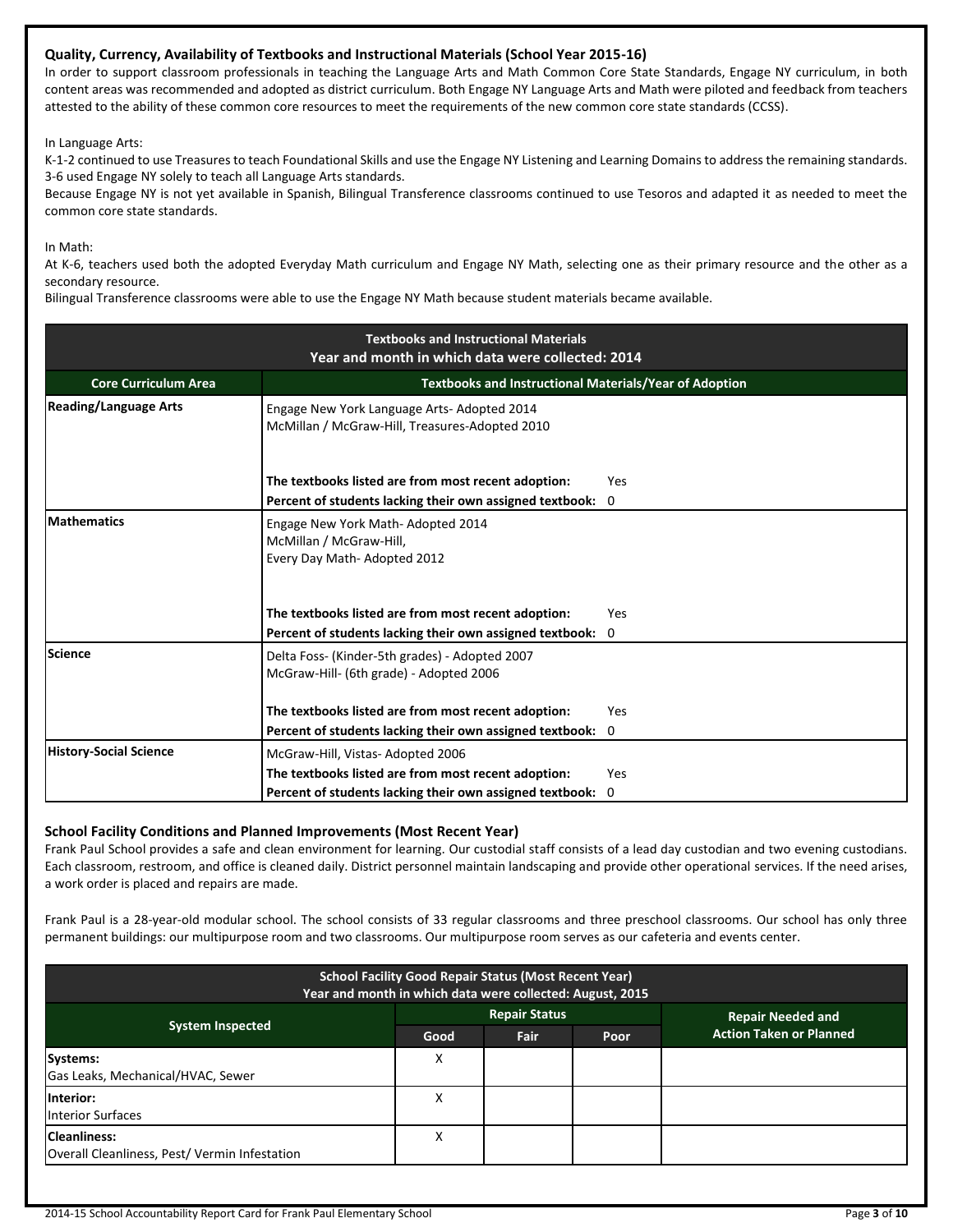| <b>School Facility Good Repair Status (Most Recent Year)</b><br>Year and month in which data were collected: August, 2015 |                       |      |                      |      |                                                                                               |
|---------------------------------------------------------------------------------------------------------------------------|-----------------------|------|----------------------|------|-----------------------------------------------------------------------------------------------|
| <b>System Inspected</b>                                                                                                   |                       |      | <b>Repair Status</b> |      | <b>Repair Needed and</b>                                                                      |
|                                                                                                                           | Good                  |      | Fair                 | Poor | <b>Action Taken or Planned</b>                                                                |
| Electrical:<br>Electrical                                                                                                 | X                     |      |                      |      |                                                                                               |
| <b>Restrooms/Fountains:</b><br>Restrooms, Sinks/ Fountains                                                                | X                     |      |                      |      | Restrooms need updating, a plan is being<br>created at district level to repair the<br>needs. |
| Safety:<br>Fire Safety, Hazardous Materials                                                                               | X                     |      |                      |      |                                                                                               |
| <b>Structural:</b><br>Structural Damage, Roofs                                                                            | x                     |      |                      |      |                                                                                               |
| External:<br>Playground/School Grounds, Windows/Doors/Gates/Fences                                                        | X                     |      |                      |      | We are scheduled to have our grounds<br>leveled and seeded.                                   |
| <b>Overall Rating</b>                                                                                                     | <b>Exemplary</b><br>X | Good | <b>Fair</b>          | Poor |                                                                                               |

## **B. Pupil Outcomes**

#### **State Priority: Pupil Achievement**

The SARC provides the following information relevant to the State priority: Pupil Achievement (Priority 4):

- Statewide assessments (i.e., California Assessment of Student Performance and Progress [CAASPP], Science California Standards Tests); and
- The percentage of pupils who have successfully completed courses that satisfy the requirements for entrance to the University of California and the California State University, or career technical education sequences or programs of study

## **2014-15 CAASPP Results for All Students**

| <b>Subject</b> | Percent of Students Meeting or Exceeding the State Standards<br>$(grades 3-8 and 11)$ |                 |              |  |  |  |
|----------------|---------------------------------------------------------------------------------------|-----------------|--------------|--|--|--|
|                | <b>School</b>                                                                         | <b>District</b> | <b>State</b> |  |  |  |
| <b>IELA</b>    | 25                                                                                    | 20              | 44           |  |  |  |
| <b>Math</b>    | 13                                                                                    | 13              | 33           |  |  |  |

\* Percentages are not calculated when the number of students tested is ten or less, either because the number of students in this category is too small for statistical accuracy or to protect student privacy.

| <b>CAASPP Results for All Students - Three-Year Comparison</b>                                      |               |    |    |                 |                                                       |    |              |    |    |
|-----------------------------------------------------------------------------------------------------|---------------|----|----|-----------------|-------------------------------------------------------|----|--------------|----|----|
| Percent of Students Scoring at Proficient or Advanced<br>(meeting or exceeding the state standards) |               |    |    |                 |                                                       |    |              |    |    |
| <b>Subject</b>                                                                                      | <b>School</b> |    |    | <b>District</b> |                                                       |    | <b>State</b> |    |    |
|                                                                                                     |               |    |    |                 | 12-13 13-14 14-15 12-13 13-14 14-15 12-13 13-14 14-15 |    |              |    |    |
| Science                                                                                             | 43            | 37 | 31 | 33              | 32                                                    | 31 | 59           | 60 | 56 |

\* Results are for grades 5, 8, and 10. Scores are not shown when the number of students tested is ten or less, either because the number of students in this category is too small for statistical accuracy or to protect student privacy.

| Grade | 2014-15 Percent of Students Meeting Fitness Standards |          |        |  |  |  |
|-------|-------------------------------------------------------|----------|--------|--|--|--|
| Level | 4 of 6                                                | $5$ of 6 | 6 of 6 |  |  |  |
|       | 20.40                                                 | 13.30    | 8.00   |  |  |  |

Percentages are not calculated when the number of students tested is ten or less, either because the number of students in this category is too small for statistical accuracy or to protect student privacy.

| 2014-15 CAASPP Results by Student Group                        |                                                                        |  |  |  |
|----------------------------------------------------------------|------------------------------------------------------------------------|--|--|--|
| Group                                                          | <b>Percent of Students Scoring at</b><br><b>Proficient or Advanced</b> |  |  |  |
|                                                                | Science (grades 5, 8, and 10)                                          |  |  |  |
| All Students in the LEA                                        | 31                                                                     |  |  |  |
| All Student at the School                                      | 31                                                                     |  |  |  |
| <b>Male</b>                                                    | 38                                                                     |  |  |  |
| <b>Female</b>                                                  | 24                                                                     |  |  |  |
| <b>Filipino</b>                                                |                                                                        |  |  |  |
| <b>Hispanic or Latino</b>                                      | 31                                                                     |  |  |  |
| Socioeconomically Disadvantaged                                |                                                                        |  |  |  |
| <b>English Learners</b>                                        | 14                                                                     |  |  |  |
| <b>Students with Disabilities</b>                              | 29                                                                     |  |  |  |
| <b>Students Receiving Migrant</b><br><b>Education Services</b> |                                                                        |  |  |  |
| lFoster Youth                                                  |                                                                        |  |  |  |

Scores are not shown when the number of students tested is ten or less, either because the number of students in this category is too small for statistical accuracy or to protect student privacy.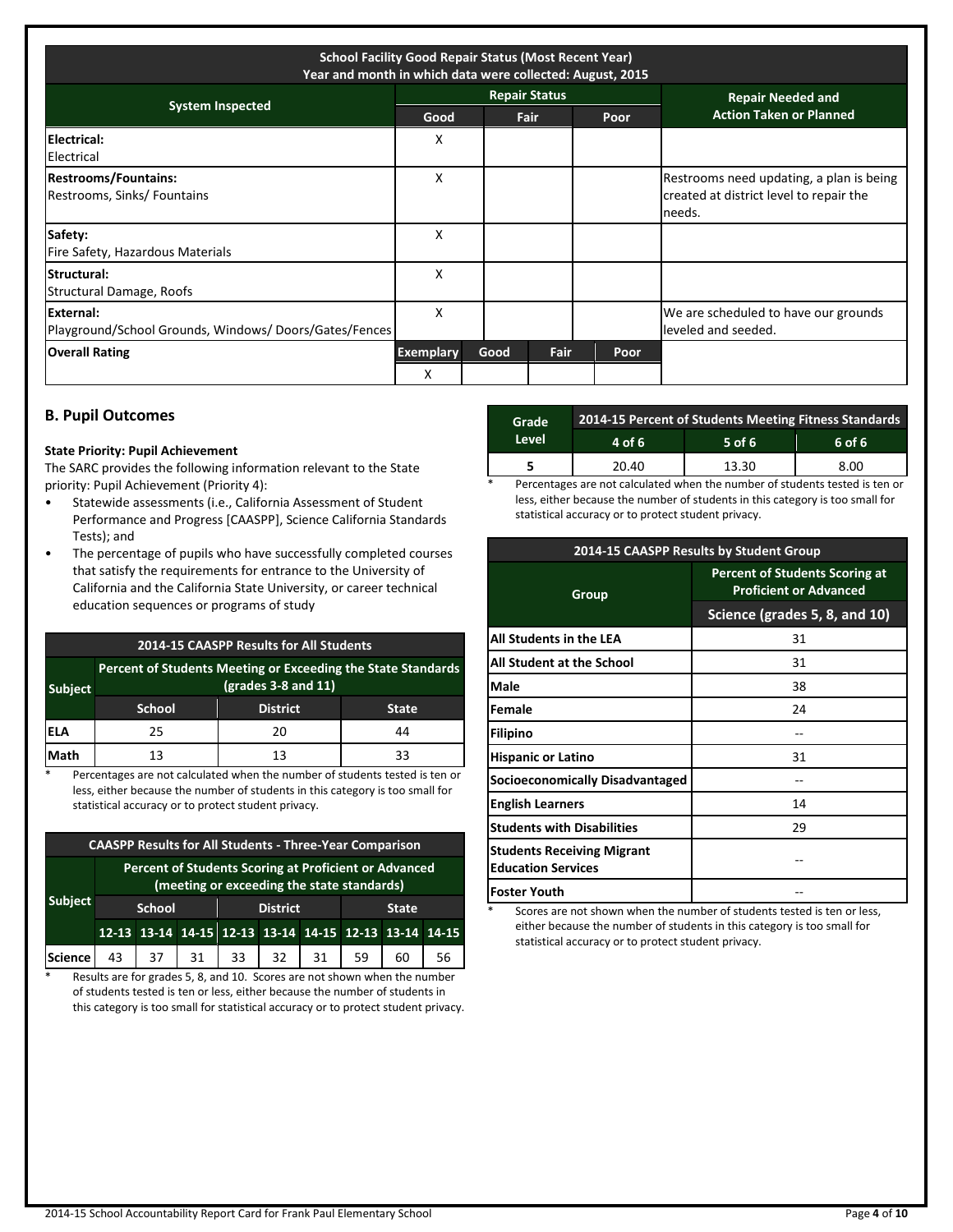|                                             |              |                           |                  |                            | School Year 2014-15 CAASPP Assessment Results - English Language Arts (ELA)<br>Disaggregated by Student Groups, Grades Three through Eight and Eleven |                                      |                          |                                    |  |
|---------------------------------------------|--------------|---------------------------|------------------|----------------------------|-------------------------------------------------------------------------------------------------------------------------------------------------------|--------------------------------------|--------------------------|------------------------------------|--|
|                                             |              | <b>Number of Students</b> |                  | <b>Percent of Students</b> |                                                                                                                                                       |                                      |                          |                                    |  |
| <b>Student Group</b>                        | Grade        | <b>Enrolled</b>           | <b>Tested</b>    | <b>Tested</b>              | <b>Standard</b><br><b>Not Met</b>                                                                                                                     | <b>Standard</b><br><b>Nearly Met</b> | <b>Standard</b><br>Met   | <b>Standard</b><br><b>Exceeded</b> |  |
| <b>All Students</b>                         | 3            | 127                       | 126              | 99.2                       | 59                                                                                                                                                    | 28                                   | 13                       | $\mathbf{1}$                       |  |
|                                             | 4            | 122                       | 120              | 98.4                       | 49                                                                                                                                                    | 25                                   | 20                       | 6                                  |  |
|                                             | 5            | 113                       | 113              | 100.0                      | 45                                                                                                                                                    | 24                                   | 26                       | 5                                  |  |
|                                             | 6            | 119                       | 118              | 99.2                       | 32                                                                                                                                                    | 38                                   | 25                       | 3                                  |  |
| Male                                        | 3            |                           | 72               | 56.7                       | 63                                                                                                                                                    | 25                                   | 13                       | 0                                  |  |
|                                             | 4            |                           | 66               | 54.1                       | 47                                                                                                                                                    | 27                                   | $20\,$                   | 6                                  |  |
|                                             | 5            |                           | 57               | 50.4                       | 42                                                                                                                                                    | 28                                   | 26                       | 4                                  |  |
|                                             | 6            |                           | 60               | 50.4                       | 32                                                                                                                                                    | 43                                   | 22                       | 3                                  |  |
| Female                                      | 3            |                           | 54               | 42.5                       | 54                                                                                                                                                    | 31                                   | 13                       | $\overline{2}$                     |  |
|                                             | 4            |                           | 54               | 44.3                       | 52                                                                                                                                                    | 22                                   | $20\,$                   | 6                                  |  |
|                                             | 5            |                           | 56               | 49.6                       | 48                                                                                                                                                    | 20                                   | 25                       | 7                                  |  |
|                                             | 6            |                           | 58               | 48.7                       | 33                                                                                                                                                    | 33                                   | 29                       | 3                                  |  |
| <b>Filipino</b>                             | 3            |                           | $\pmb{0}$        | $0.0\,$                    | --                                                                                                                                                    | $-$                                  |                          | --                                 |  |
|                                             | 5            |                           | $\mathbf{1}$     | 0.9                        | $-\, -$                                                                                                                                               | $-\!$                                |                          | --                                 |  |
|                                             | 6            |                           | $\mathbf{1}$     | $0.8\,$                    | $\sim$                                                                                                                                                | $\overline{\phantom{a}}$             | $\overline{\phantom{a}}$ | --                                 |  |
| <b>Hispanic or Latino</b>                   | 3            |                           | 123              | 96.9                       | 59                                                                                                                                                    | 28                                   | 11                       | $\mathbf{1}$                       |  |
|                                             | 4            |                           | 118              | 96.7                       | 50                                                                                                                                                    | 25                                   | 19                       | 6                                  |  |
|                                             | 5            |                           | 110              | 97.3                       | 45                                                                                                                                                    | 24                                   | 26                       | 5                                  |  |
|                                             | 6            |                           | 115              | 96.6                       | 33                                                                                                                                                    | 38                                   | 25                       | 3                                  |  |
| <b>Socioeconomically Disadvantaged</b>      | 3            |                           | 122              | 96.1                       | 60                                                                                                                                                    | 26                                   | 13                       | $\mathbf{1}$                       |  |
|                                             | $\mathbf{A}$ |                           | 108              | 88.5                       | 53                                                                                                                                                    | $26\,$                               | 17                       | 5                                  |  |
|                                             | 5            |                           | 100              | 88.5                       | 50                                                                                                                                                    | 23                                   | 23                       | 4                                  |  |
|                                             | 6            |                           | 107              | 89.9                       | 35                                                                                                                                                    | 40                                   | 22                       | $\overline{2}$                     |  |
| <b>English Learners</b>                     | 3            |                           | 106              | 83.5                       | 68                                                                                                                                                    | 25                                   | $\overline{7}$           | $\mathbf{1}$                       |  |
|                                             | 4            |                           | $71\,$           | 58.2                       | 75                                                                                                                                                    | $18\,$                               | 6                        | $\mathbf{1}$                       |  |
|                                             | 5            |                           | 49               | 43.4                       | $80\,$                                                                                                                                                | $16\,$                               | 4                        | 0                                  |  |
|                                             | 6            |                           | 53               | 44.5                       | 58                                                                                                                                                    | 34                                   | 6                        | 0                                  |  |
| <b>Students with Disabilities</b>           | 3            |                           | 8                | $6.3\,$                    | $-$                                                                                                                                                   | $\overline{a}$                       |                          | --                                 |  |
|                                             | 4            |                           | 5                | 4.1                        |                                                                                                                                                       |                                      |                          | --                                 |  |
|                                             | 5            |                           | $10\,$           | $8.8\,$                    |                                                                                                                                                       |                                      |                          | --                                 |  |
|                                             | 6            |                           | $\overline{4}$   | 3.4                        | $-$                                                                                                                                                   |                                      |                          | --                                 |  |
| <b>Students Receiving Migrant Education</b> | 3            |                           | $\boldsymbol{9}$ | $7.1\,$                    |                                                                                                                                                       |                                      |                          |                                    |  |
| <b>Services</b>                             | 4            |                           | 8                | 6.6                        |                                                                                                                                                       |                                      |                          |                                    |  |
|                                             | 5            |                           | $\mathbf{1}$     | $0.9\,$                    |                                                                                                                                                       |                                      |                          |                                    |  |
|                                             | 6            |                           | 8                | $6.7\,$                    |                                                                                                                                                       |                                      |                          |                                    |  |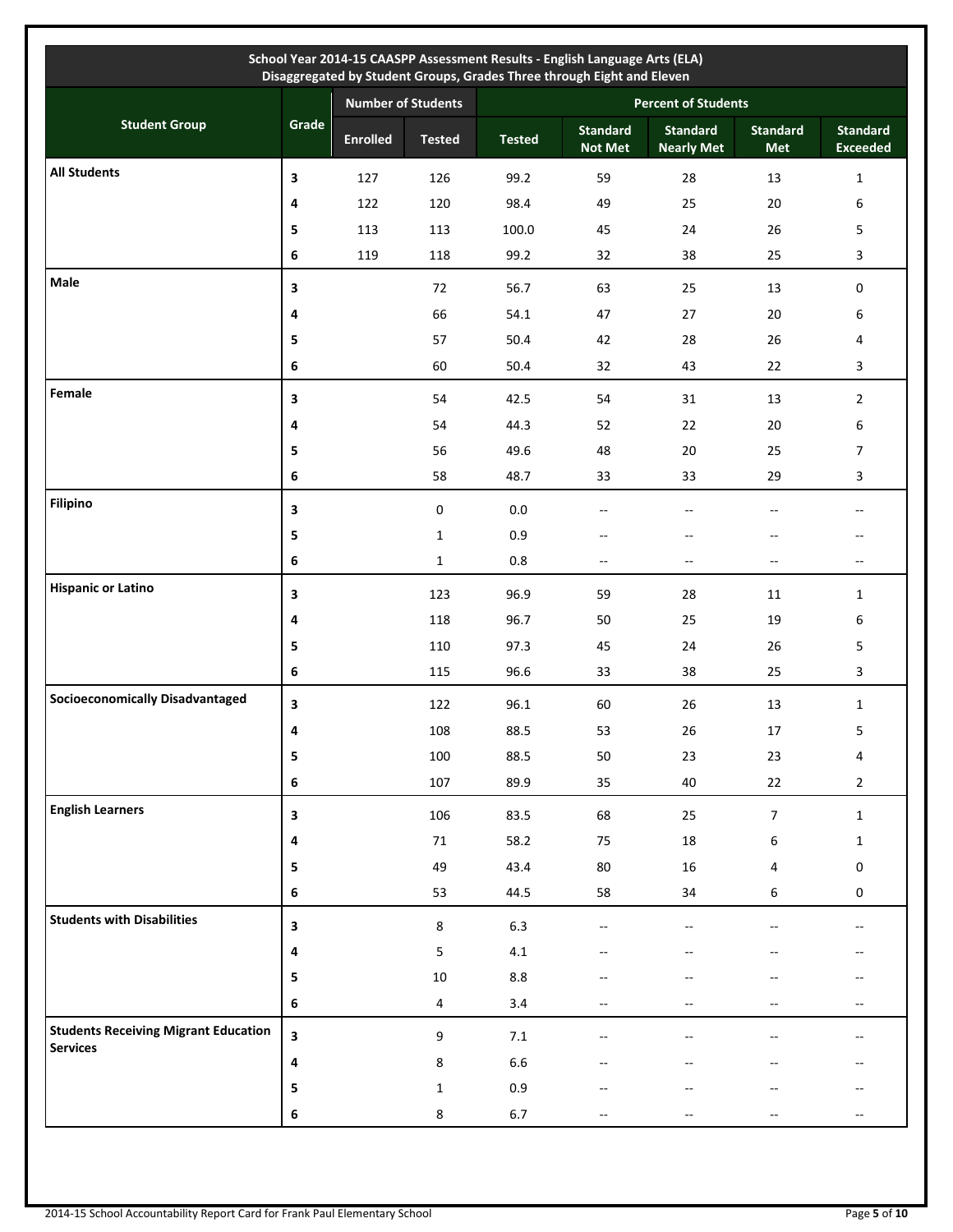| School Year 2014-15 CAASPP Assessment Results - English Language Arts (ELA)<br>Disaggregated by Student Groups, Grades Three through Eight and Eleven |       |                           |               |                            |                                   |                                      |                               |                                    |  |
|-------------------------------------------------------------------------------------------------------------------------------------------------------|-------|---------------------------|---------------|----------------------------|-----------------------------------|--------------------------------------|-------------------------------|------------------------------------|--|
| <b>Student Group</b>                                                                                                                                  |       | <b>Number of Students</b> |               | <b>Percent of Students</b> |                                   |                                      |                               |                                    |  |
|                                                                                                                                                       | Grade | <b>Enrolled</b>           | <b>Tested</b> | <b>Tested</b>              | <b>Standard</b><br><b>Not Met</b> | <b>Standard</b><br><b>Nearly Met</b> | <b>Standard</b><br><b>Met</b> | <b>Standard</b><br><b>Exceeded</b> |  |
| <b>Foster Youth</b>                                                                                                                                   | 3     |                           |               |                            | --                                |                                      |                               |                                    |  |
|                                                                                                                                                       | 4     |                           |               |                            | --                                |                                      |                               |                                    |  |
|                                                                                                                                                       | 5     |                           | --            |                            | --                                |                                      |                               | --                                 |  |
|                                                                                                                                                       | 6     |                           | --            |                            | --                                |                                      |                               | --                                 |  |

Double dashes (--) appear in the table when the number of students is ten or less, either because the number of students in this category is too small for statistical accuracy or to protect student privacy. The number of students tested includes students that did not receive a score; however, the number of students tested is not the number that was used to calculate the achievement level percentages. The achievement level percentages are calculated using students with scores.

| School Year 2014-15 CAASPP Assessment Results - Mathematics<br>Disaggregated by Student Groups, Grades Three through Eight and Eleven |       |                 |                                                         |               |                                   |                                      |                          |                                    |
|---------------------------------------------------------------------------------------------------------------------------------------|-------|-----------------|---------------------------------------------------------|---------------|-----------------------------------|--------------------------------------|--------------------------|------------------------------------|
|                                                                                                                                       |       |                 | <b>Number of Students</b><br><b>Percent of Students</b> |               |                                   |                                      |                          |                                    |
| <b>Student Group</b>                                                                                                                  | Grade | <b>Enrolled</b> | <b>Tested</b>                                           | <b>Tested</b> | <b>Standard</b><br><b>Not Met</b> | <b>Standard</b><br><b>Nearly Met</b> | <b>Standard</b><br>Met   | <b>Standard</b><br><b>Exceeded</b> |
| <b>All Students</b>                                                                                                                   | 3     | 127             | 127                                                     | 100.0         | 62                                | 23                                   | 13                       | $\overline{2}$                     |
|                                                                                                                                       | 4     | 122             | 121                                                     | 99.2          | 57                                | 40                                   | $\overline{2}$           | $\mathbf{1}$                       |
|                                                                                                                                       | 5     | 113             | 113                                                     | 100.0         | 48                                | 35                                   | 12                       | 4                                  |
|                                                                                                                                       | 6     | 119             | 118                                                     | 99.2          | 47                                | 37                                   | 15                       | $\mathbf{1}$                       |
| <b>Male</b>                                                                                                                           | 3     |                 | 72                                                      | 56.7          | 63                                | 21                                   | 15                       | $\mathbf{1}$                       |
|                                                                                                                                       | 4     |                 | 66                                                      | 54.1          | 50                                | 44                                   | 5                        | $\overline{2}$                     |
|                                                                                                                                       | 5     |                 | 57                                                      | 50.4          | 47                                | 32                                   | 14                       | $\overline{7}$                     |
|                                                                                                                                       | 6     |                 | 60                                                      | 50.4          | 45                                | 38                                   | 17                       | 0                                  |
| Female                                                                                                                                | 3     |                 | 55                                                      | 43.3          | 62                                | 25                                   | 11                       | $\overline{2}$                     |
|                                                                                                                                       | 4     |                 | 55                                                      | 45.1          | 65                                | 35                                   | $\mathbf 0$              | 0                                  |
|                                                                                                                                       | 5     |                 | 56                                                      | 49.6          | 48                                | 39                                   | 11                       | $\overline{2}$                     |
|                                                                                                                                       | 6     |                 | 58                                                      | 48.7          | 48                                | 36                                   | 14                       | $\overline{2}$                     |
| <b>Filipino</b>                                                                                                                       | 3     |                 | $\mathbf{1}$                                            | $0.8\,$       | $-$                               | $\sim$                               | $\sim$                   | $\overline{a}$                     |
|                                                                                                                                       | 5     |                 | $\mathbf{1}$                                            | 0.9           | $-$                               | $\overline{a}$                       | $\overline{a}$           |                                    |
|                                                                                                                                       | 6     |                 | $\mathbf{1}$                                            | 0.8           | $\overline{\phantom{a}}$          | $\overline{\phantom{a}}$             | $\overline{\phantom{a}}$ | --                                 |
| <b>Hispanic or Latino</b>                                                                                                             | 3     |                 | 123                                                     | 96.9          | 63                                | 23                                   | 13                       | $\overline{2}$                     |
|                                                                                                                                       | 4     |                 | 119                                                     | 97.5          | 57                                | 39                                   | 3                        | $\mathbf 1$                        |
|                                                                                                                                       | 5     |                 | 110                                                     | 97.3          | 48                                | 35                                   | 13                       | 5                                  |
|                                                                                                                                       | 6     |                 | 115                                                     | 96.6          | 47                                | 37                                   | 15                       | $\mathbf 1$                        |
| <b>Socioeconomically Disadvantaged</b>                                                                                                | 3     |                 | 122                                                     | 96.1          | 63                                | 21                                   | 14                       | $\overline{2}$                     |
|                                                                                                                                       | 4     |                 | 109                                                     | 89.3          | 61                                | 36                                   | $\overline{3}$           | $\mathbf{1}$                       |
|                                                                                                                                       | 5     |                 | 100                                                     | 88.5          | 52                                | 32                                   | 12                       | 4                                  |
|                                                                                                                                       | 6     |                 | 107                                                     | 89.9          | 48                                | 37                                   | 15                       | 0                                  |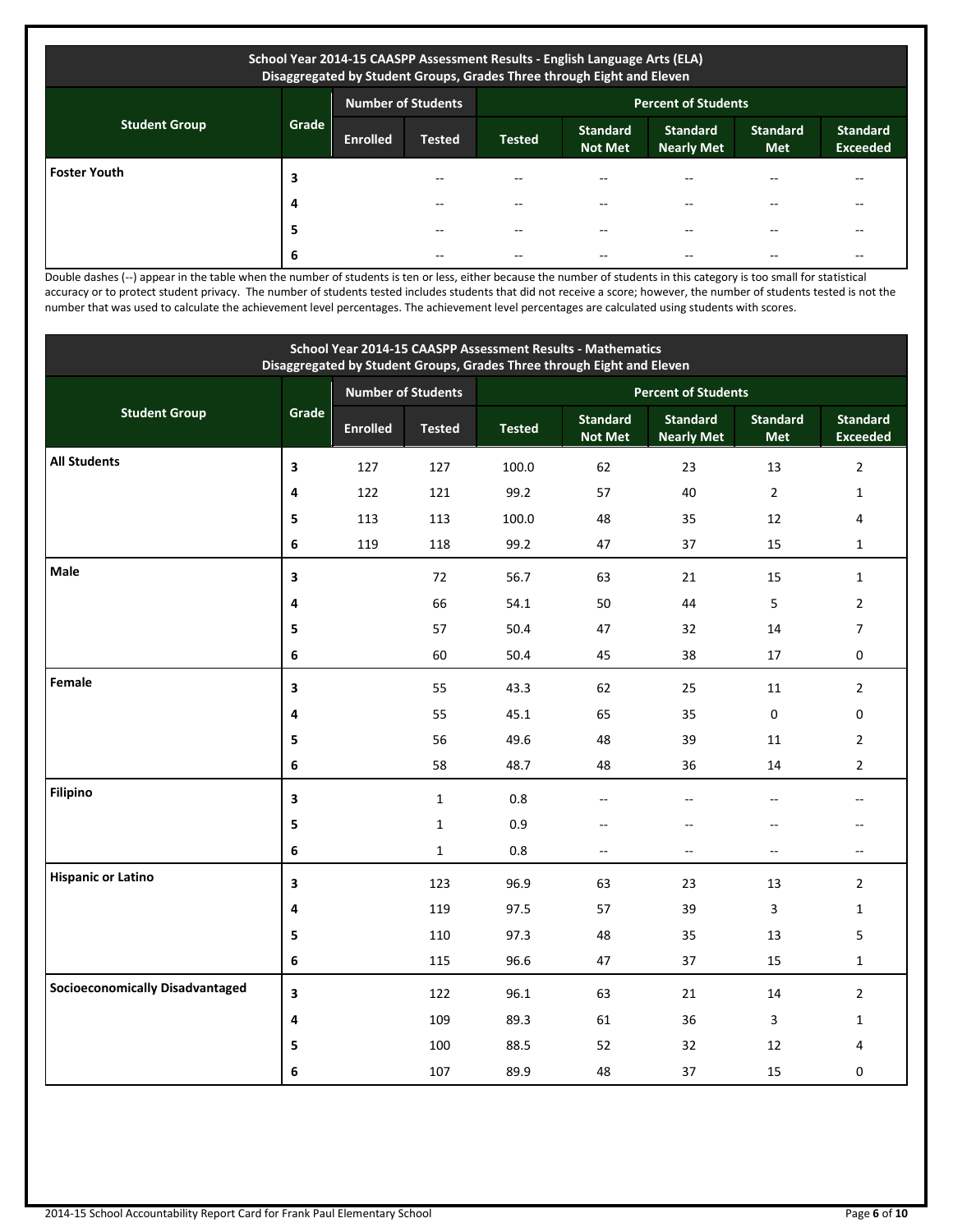| School Year 2014-15 CAASPP Assessment Results - Mathematics<br>Disaggregated by Student Groups, Grades Three through Eight and Eleven |       |                           |               |                            |                                   |                                      |                               |                                    |  |
|---------------------------------------------------------------------------------------------------------------------------------------|-------|---------------------------|---------------|----------------------------|-----------------------------------|--------------------------------------|-------------------------------|------------------------------------|--|
|                                                                                                                                       |       | <b>Number of Students</b> |               | <b>Percent of Students</b> |                                   |                                      |                               |                                    |  |
| <b>Student Group</b>                                                                                                                  | Grade | <b>Enrolled</b>           | <b>Tested</b> | <b>Tested</b>              | <b>Standard</b><br><b>Not Met</b> | <b>Standard</b><br><b>Nearly Met</b> | <b>Standard</b><br><b>Met</b> | <b>Standard</b><br><b>Exceeded</b> |  |
| <b>English Learners</b>                                                                                                               | 3     |                           | 107           | 84.3                       | 69                                | 21                                   | 10                            | $\mathbf 0$                        |  |
|                                                                                                                                       | 4     |                           | 72            | 59.0                       | 79                                | 19                                   | $\mathbf{1}$                  | 0                                  |  |
|                                                                                                                                       | 5     |                           | 49            | 43.4                       | 73                                | 20                                   | 6                             | 0                                  |  |
|                                                                                                                                       | 6     |                           | 53            | 44.5                       | 74                                | 25                                   | $\overline{2}$                | 0                                  |  |
| <b>Students with Disabilities</b>                                                                                                     | 3     |                           | 8             | 6.3                        |                                   |                                      |                               |                                    |  |
|                                                                                                                                       | 4     |                           | 5             | 4.1                        | $\sim$                            |                                      |                               |                                    |  |
|                                                                                                                                       | 5     |                           | 10            | 8.8                        |                                   | $\overline{\phantom{a}}$             | --                            |                                    |  |
|                                                                                                                                       | 6     |                           | 4             | 3.4                        | $-\,$                             | $ -$                                 | $- -$                         | $- -$                              |  |
| <b>Students Receiving Migrant Education</b><br><b>Services</b>                                                                        | 3     |                           | 9             | 7.1                        |                                   | $\overline{\phantom{a}}$             | --                            |                                    |  |
|                                                                                                                                       | 4     |                           | 8             | 6.6                        |                                   | $\overline{\phantom{a}}$             | --                            |                                    |  |
|                                                                                                                                       | 5     |                           | 1             | 0.9                        | --                                | $-$                                  | --                            | --                                 |  |
|                                                                                                                                       | 6     |                           | 8             | 6.7                        | $\overline{\phantom{a}}$          | $\overline{\phantom{a}}$             | $-$                           | $-$                                |  |
| <b>Foster Youth</b>                                                                                                                   | 3     |                           | $-$           | --                         | --                                | $\sim$                               | $-$                           |                                    |  |
|                                                                                                                                       | 4     |                           |               | --                         |                                   | $\overline{\phantom{a}}$             | $-$                           |                                    |  |
|                                                                                                                                       | 5     |                           |               | --                         |                                   |                                      | --                            |                                    |  |
|                                                                                                                                       | 6     |                           |               |                            | --                                |                                      |                               | --                                 |  |

Double dashes (--) appear in the table when the number of students is ten or less, either because the number of students in this category is too small for statistical accuracy or to protect student privacy. The number of students tested includes students that did not receive a score; however, the number of students tested is not the number that was used to calculate the achievement level percentages. The achievement level percentages are calculated using students with scores.

## **C. Engagement**

#### **State Priority: Parental Involvement**

The SARC provides the following information relevant to the Parental Involvement State Priority (Priority 3):

• Efforts the school district makes to seek parent input in making decisions for the school district and each schoolsite.

#### **Opportunities for Parental Involvement**

Frank Paul encourages our parents to participate in several organizations and activities. There are a variety of opportunities for parent involvement depending on your interests. The School Site Council works with the administration to help make organizational and financial decisions. Meetings bring community organizations on campus to talk about services and provide them as needed. The English Language Advisory Committee (ELAC) discusses issues pertinent to English Learners and makes decisions accordingly. District English Learner Advisory Committee (DELAC) members represent our English Learner issues at the district level and update our members at our site. After school enrichment program tutorials provide ideas and activities that parents can use to help their children at home. For parent involvement opportunities at Frank Paul Elementary School, please contact the principal, Mrs. Yolanda McIntosh at (831) 753-5740.

#### **State Priority: School Climate**

- The SARC provides the following information relevant to the School Climate State Priority (Priority 6):
- Pupil suspension rates, pupil expulsion rates; and other local measures on the sense of safety.

#### **School Safety Plan**

Maintaining a safe and orderly campus is our main concern. Staff members monitor the school grounds before and after school, at recess, and at lunch time. Teachers regularly review the rules for safe and responsible behavior. Visitors must enter the school through the main office, sign in, and receive a visitor's badge.

Our School Safety Plan is revised annually. The plan includes procedures for emergencies, exit routes, roles and responsibilities for staff members, and inventories of emergency supplies. We share the plan with all staff members at staff meetings. In addition, the school site council helps with revisions and approval. Students and staff practice fire and earthquake drills four times a year and lock-down procedures twice a year. In addition, we hold annual emergency preparedness training for staff, as needed.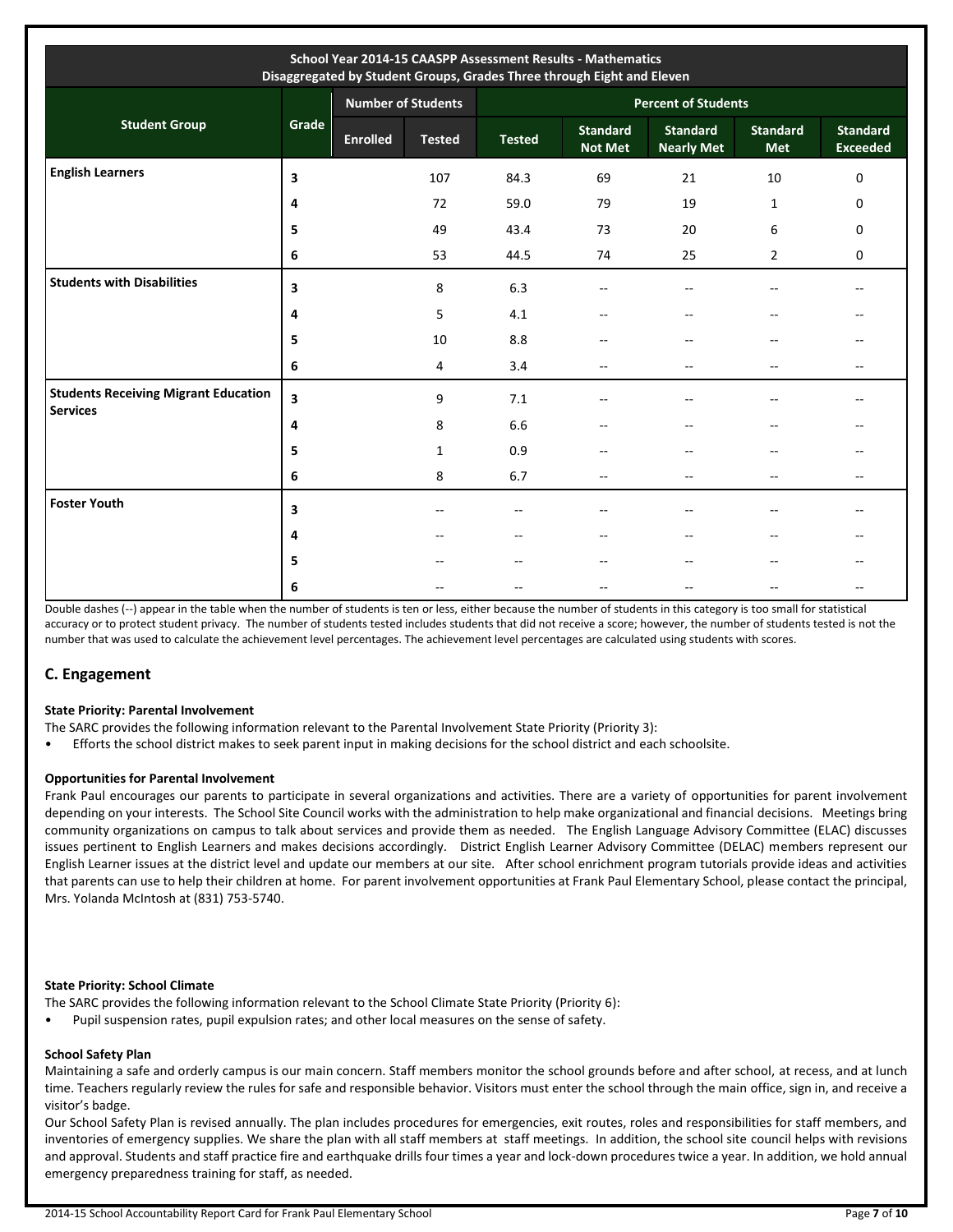| <b>Suspensions and Expulsions</b> |         |         |         |  |  |  |  |  |
|-----------------------------------|---------|---------|---------|--|--|--|--|--|
| <b>School</b>                     | 2012-13 | 2013-14 | 2014-15 |  |  |  |  |  |
| <b>Suspensions Rate</b>           | 2.82    | 0.00    | 0.00    |  |  |  |  |  |
| <b>Expulsions Rate</b>            | 0.00    | 0.00    | 0.00    |  |  |  |  |  |
| <b>District</b>                   | 2012-13 | 2013-14 | 2014-15 |  |  |  |  |  |
| <b>Suspensions Rate</b>           | 2.05    | 1.92    | 1.10    |  |  |  |  |  |
| <b>Expulsions Rate</b>            | 0.00    | 0.00    | 0.00    |  |  |  |  |  |
| <b>State</b>                      | 2012-13 | 2013-14 | 2014-15 |  |  |  |  |  |
| <b>Suspensions Rate</b>           | 5.07    | 4.36    | 3.80    |  |  |  |  |  |
| <b>Expulsions Rate</b>            | 0.13    | 0.10    | 0.09    |  |  |  |  |  |

## **D. Other SARC Information**

The information in this section is required to be in the SARC but is not included in the state priorities for LCFF.

| 2014-15 Adequate Yearly Progress Overall and by Criteria |                    |                 |              |  |  |  |  |  |  |
|----------------------------------------------------------|--------------------|-----------------|--------------|--|--|--|--|--|--|
| <b>AYP Criteria</b>                                      | <b>School</b>      | <b>District</b> | <b>State</b> |  |  |  |  |  |  |
| <b>English Language Arts</b>                             |                    |                 |              |  |  |  |  |  |  |
| <b>Met Participation Rate</b>                            | Yes                | Yes             | Yes          |  |  |  |  |  |  |
| <b>Met Percent Proficient</b>                            | N/A                | N/A             |              |  |  |  |  |  |  |
|                                                          | <b>Mathematics</b> |                 |              |  |  |  |  |  |  |
| <b>Met Participation Rate</b>                            | Yes                | Yes             | <b>Yes</b>   |  |  |  |  |  |  |
| <b>Met Percent Proficient</b>                            | N/A                | N/A             | N/A          |  |  |  |  |  |  |
| <b>Made AYP Overall</b>                                  | Yes                | Yes             | Yes          |  |  |  |  |  |  |
| <b>Met Attendance Rate</b>                               | Yes                | Yes             | Yes          |  |  |  |  |  |  |
| <b>Met Graduation Rate</b>                               | N/A                | N/A             | Yes          |  |  |  |  |  |  |

| 2015-16 Federal Intervention Program                |                 |           |  |  |  |  |
|-----------------------------------------------------|-----------------|-----------|--|--|--|--|
| <b>Indicator</b>                                    | <b>District</b> |           |  |  |  |  |
| <b>Program Improvement Status</b>                   | In PI           |           |  |  |  |  |
| <b>First Year of Program Improvement</b>            |                 | 2004-2005 |  |  |  |  |
| Year in Program Improvement                         |                 | Year 3    |  |  |  |  |
| Number of Schools Currently in Program Improvement  |                 |           |  |  |  |  |
| Percent of Schools Currently in Program Improvement | 66.7            |           |  |  |  |  |

|                           | Average Class Size and Class Size Distribution (Elementary) |         |         |   |                              |                                                                         |   |       |                |       |   |    |
|---------------------------|-------------------------------------------------------------|---------|---------|---|------------------------------|-------------------------------------------------------------------------|---|-------|----------------|-------|---|----|
|                           |                                                             |         |         |   | <b>Number of Classrooms*</b> |                                                                         |   |       |                |       |   |    |
| <b>Average Class Size</b> |                                                             |         |         |   | $1 - 20$                     |                                                                         |   | 21-32 |                | $33+$ |   |    |
| Grade                     | 2012-13                                                     | 2013-14 | 2014-15 |   |                              | 2012-13 2013-14 2014-15 2012-13 2013-14 2014-15 2012-13 2013-14 2014-15 |   |       |                |       |   |    |
| К                         | 29                                                          | 27      | 31      |   |                              |                                                                         | 4 | 5     | $\overline{2}$ |       |   | Ŧ. |
| 1                         | 30                                                          | 30      | 26      |   |                              |                                                                         | 4 | 4     | 5              |       |   |    |
| $\overline{2}$            | 31                                                          | 25      | 29      |   |                              |                                                                         | 4 | 5     | 4              |       |   |    |
| 3                         | 30                                                          | 31      | 25      |   |                              |                                                                         | 4 | 4     | 5              |       |   |    |
| 4                         | 29                                                          | 29      | 30      |   |                              |                                                                         | 3 | 4     | 4              | 1     |   |    |
| 5.                        | 32                                                          | 29      | 28      |   |                              |                                                                         |   | 4     | 4              | 3     |   |    |
| 6                         | 30                                                          | 33      | 30      |   |                              |                                                                         | 3 | 2     | 4              |       | 2 |    |
| Other                     | 16                                                          |         |         | 1 |                              |                                                                         |   |       |                |       |   |    |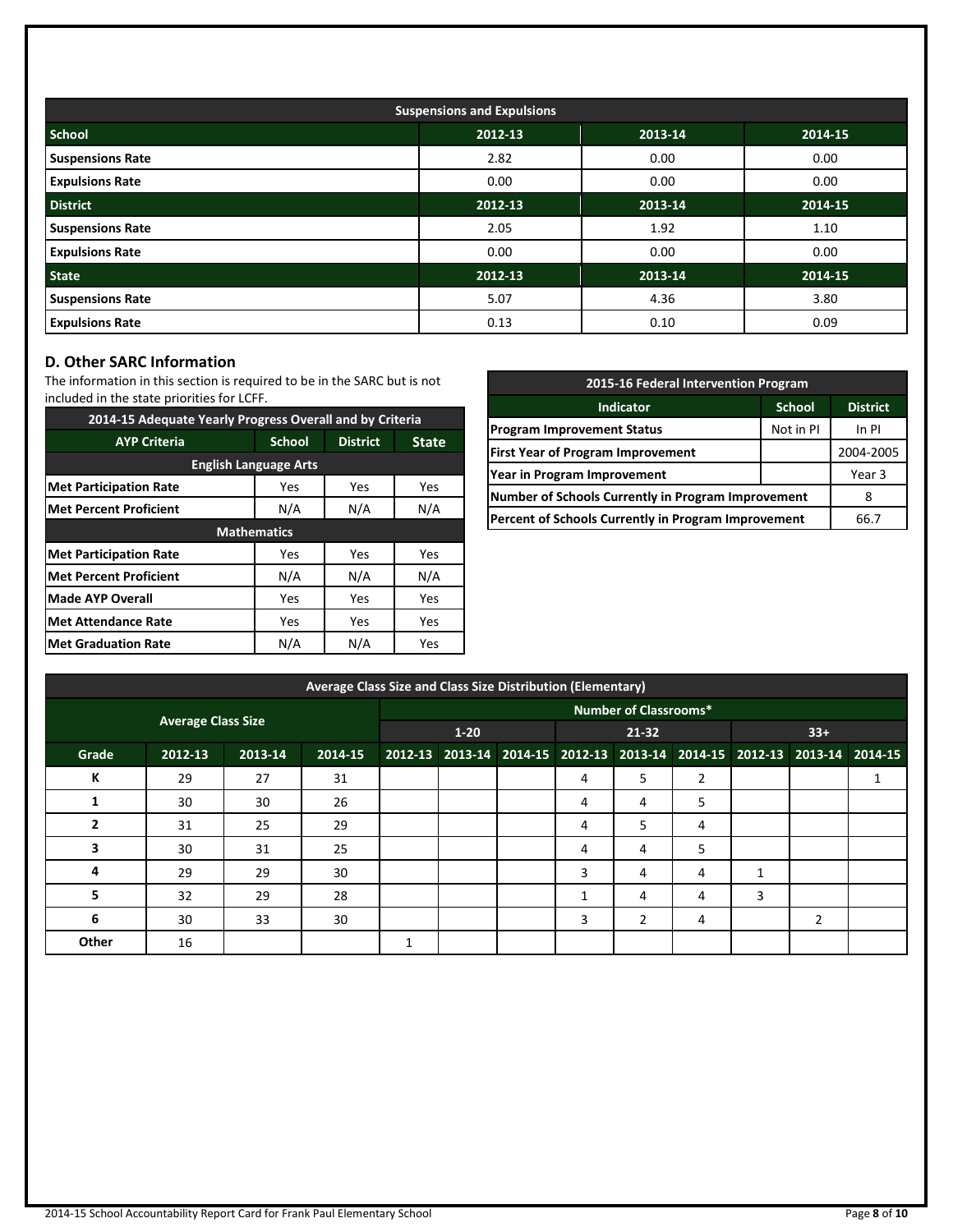**Academic Counselors and Other Support Staff at this School**

| <b>Number of Full-Time Equivalent (FTE)</b>                |    |  |  |  |  |  |
|------------------------------------------------------------|----|--|--|--|--|--|
| <b>Academic Counselor</b>                                  |    |  |  |  |  |  |
| <b>Counselor (Social/Behavioral or Career Development)</b> |    |  |  |  |  |  |
| Library Media Teacher (Librarian)                          | 1  |  |  |  |  |  |
| Library Media Services Staff (Paraprofessional)            | .5 |  |  |  |  |  |
| <b>Psychologist</b>                                        | .5 |  |  |  |  |  |
| <b>Social Worker</b>                                       |    |  |  |  |  |  |
| <b>Nurse</b>                                               | O  |  |  |  |  |  |
| Speech/Language/Hearing Specialist                         | .5 |  |  |  |  |  |
| <b>Resource Specialist</b>                                 |    |  |  |  |  |  |
| Other                                                      |    |  |  |  |  |  |
| <b>Average Number of Students per Staff Member</b>         |    |  |  |  |  |  |
| <b>Academic Counselor</b>                                  |    |  |  |  |  |  |

One Full Time Equivalent (FTE) equals one staff member working full time; one FTE could also represent two staff members who each work 50 percent of full time.

| FY 2013-14 Teacher and Administrative Salaries |                                   |                                                                  |  |  |  |  |  |  |  |
|------------------------------------------------|-----------------------------------|------------------------------------------------------------------|--|--|--|--|--|--|--|
| Category                                       | <b>District</b><br><b>Amount</b>  | <b>State Average for</b><br><b>Districts In Same</b><br>Category |  |  |  |  |  |  |  |
| <b>Beginning Teacher Salary</b>                | \$38,876                          | \$43,091                                                         |  |  |  |  |  |  |  |
| <b>Mid-Range Teacher Salary</b>                | \$63,212                          | \$70,247                                                         |  |  |  |  |  |  |  |
| <b>Highest Teacher Salary</b>                  | \$87,106                          | \$89,152                                                         |  |  |  |  |  |  |  |
| <b>Average Principal Salary (ES)</b>           | \$102,512                         | \$112,492                                                        |  |  |  |  |  |  |  |
| <b>Average Principal Salary (MS)</b>           |                                   | \$116,021                                                        |  |  |  |  |  |  |  |
| <b>Average Principal Salary (HS)</b>           |                                   | \$117,511                                                        |  |  |  |  |  |  |  |
| <b>Superintendent Salary</b>                   | \$180,000                         | \$192,072                                                        |  |  |  |  |  |  |  |
|                                                | <b>Percent of District Budget</b> |                                                                  |  |  |  |  |  |  |  |
| <b>Teacher Salaries</b>                        | 38%                               | 41%                                                              |  |  |  |  |  |  |  |
| <b>Administrative Salaries</b>                 | 6%                                | 6%                                                               |  |  |  |  |  |  |  |

\* For detailed information on salaries, see the CDE Certificated Salaries & Benefits webpage a[t www.cde.ca.gov/ds/fd/cs/.](http://www.cde.ca.gov/ds/fd/cs/)

## **Types of Services Funded**

Services throughout the district include:

- Class size reduction
- Tutoring
- Supplemental instructional materials and books
- Programs for English language learners new to the country
- Summer school
- After school tutoring

Enrichment program

• 1:1 Initiative in technology

## **Professional Development provided for Teachers**

The major areas of professional development for teachers in 2014-2015 included the following:

- Standards-based planning for instruction, learning and assessment
- **Explicit Direct Instruction**
- Bilingual Transference (for teachers facilitating Alternative Bilingual Education classes)
- EngageNY Math
- EngageNY Language Arts
- CCSS instuction
- Teaching to the Math standards (primary grade teachers)
- Grade Level Team Planning
- Data analysis
- Purposeful teaching
- Strategic teaching

Professional development was delivered through grade level sessions during regular work days with release time for classroom teachers.

| FY 2013-14 Expenditures Per Pupil and School Site Teacher Salaries |                                          |                               |                     |                                 |  |  |  |  |
|--------------------------------------------------------------------|------------------------------------------|-------------------------------|---------------------|---------------------------------|--|--|--|--|
|                                                                    |                                          | <b>Expenditures Per Pupil</b> |                     |                                 |  |  |  |  |
| <b>Level</b>                                                       | Total                                    | <b>Restricted</b>             | <b>Unrestricted</b> | <b>Teacher</b><br><b>Salary</b> |  |  |  |  |
| <b>School Site</b>                                                 | \$4,250                                  | \$700                         | \$3,550             | \$59,350                        |  |  |  |  |
| <b>District</b>                                                    |                                          |                               | \$5,459             | \$66,202                        |  |  |  |  |
| <b>State</b>                                                       |                                          |                               | \$5,348             | \$72,993                        |  |  |  |  |
|                                                                    | Percent Difference: School Site/District | $-35.0$                       | $-8.5$              |                                 |  |  |  |  |
|                                                                    | Percent Difference: School Site/ State   | $-24.3$                       | $-16.2$             |                                 |  |  |  |  |

Cells with  $\blacklozenge$  do not require data.